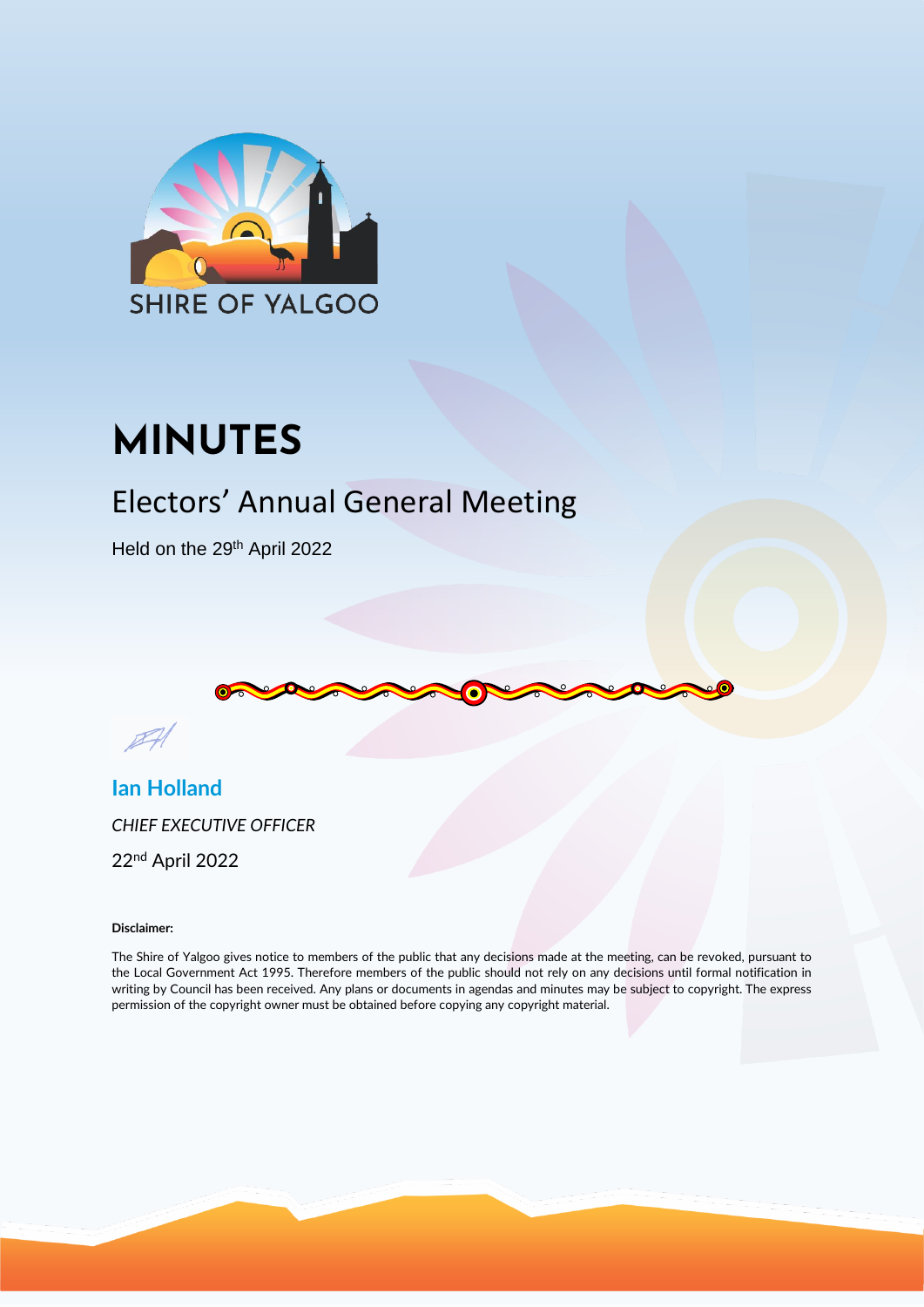### **Contents**



| $\overline{1}$ |       |                                                          |  |
|----------------|-------|----------------------------------------------------------|--|
| $\overline{2}$ |       |                                                          |  |
| 3              |       |                                                          |  |
| 3.1            |       | Presenting and Receiving the 2019 - 2020 Annual Report3  |  |
|                | 3.1.1 |                                                          |  |
|                |       |                                                          |  |
|                | 3.1.3 |                                                          |  |
| 3.2            |       |                                                          |  |
|                |       |                                                          |  |
|                |       |                                                          |  |
| $\overline{4}$ |       |                                                          |  |
| 5              |       |                                                          |  |
| 6              |       |                                                          |  |
| $\overline{7}$ |       | ANNUAL FINANCIAL REPORT 2019/2020 AND AUDITORS REPORT  5 |  |
| 8              |       |                                                          |  |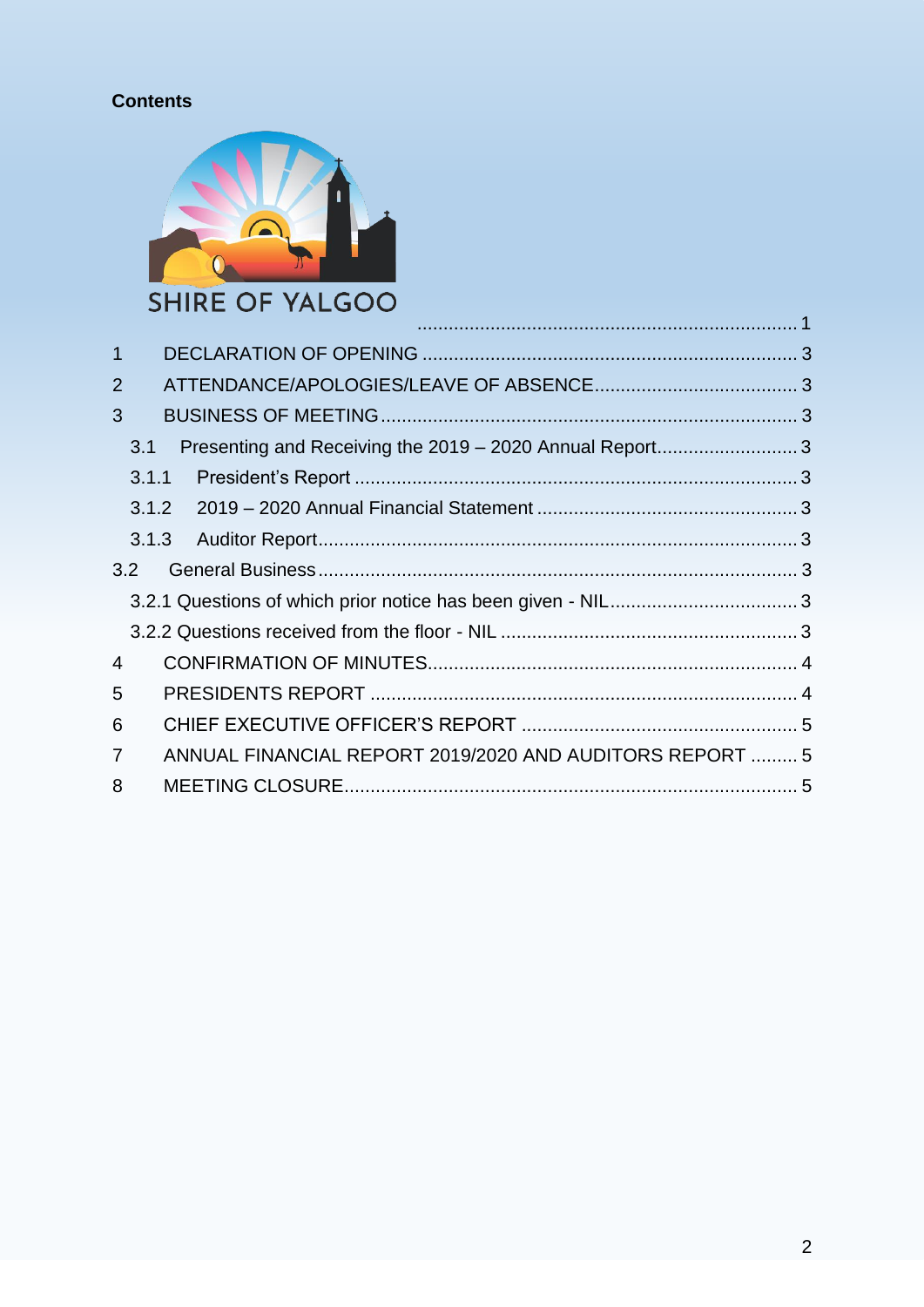Electors' Annual General Meeting Minutes – 29 April 2022

#### <span id="page-2-0"></span>**1 DECLARATION OF OPENING**

The Shire President welcomed those in attendance and declared the meeting open at 9.56am

#### <span id="page-2-1"></span>**2 ATTENDANCE/APOLOGIES/LEAVE OF ABSENCE**

| <b>Shire President</b>           | Cr Gregory Payne          |  |
|----------------------------------|---------------------------|--|
| <b>Deputy President</b>          | Cr Gail Trenfield         |  |
| <b>Councilors</b>                | Cr Raul Valenzuela        |  |
|                                  | Cr Gail Simpson           |  |
|                                  |                           |  |
| <b>Chief Executive Officer</b>   | lan Holland               |  |
| <b>Deputy CEO</b>                | <b>Thomas Gorman</b>      |  |
| <b>Executive Support Officer</b> | Diane Hodder              |  |
|                                  |                           |  |
| <b>APOLOGIES</b>                 | Cr Tamisha Hodder         |  |
|                                  | <b>Cr Stanley Willock</b> |  |

#### <span id="page-2-2"></span>**3 BUSINESS OF MEETING**

- <span id="page-2-5"></span><span id="page-2-4"></span><span id="page-2-3"></span>3.1 Presenting and Receiving the 2019 – 2020 Annual Report
	- 3.1.1 President's Report
	- 3.1.2 2019 2020 Annual Financial Statement
	- 3.1.3 Auditor Report

#### <span id="page-2-7"></span><span id="page-2-6"></span>**3.2 General Business**

- <span id="page-2-8"></span>3.2.1 Questions of which prior notice has been given - NIL
- <span id="page-2-9"></span>3.2.2 Questions received from the floor - NIL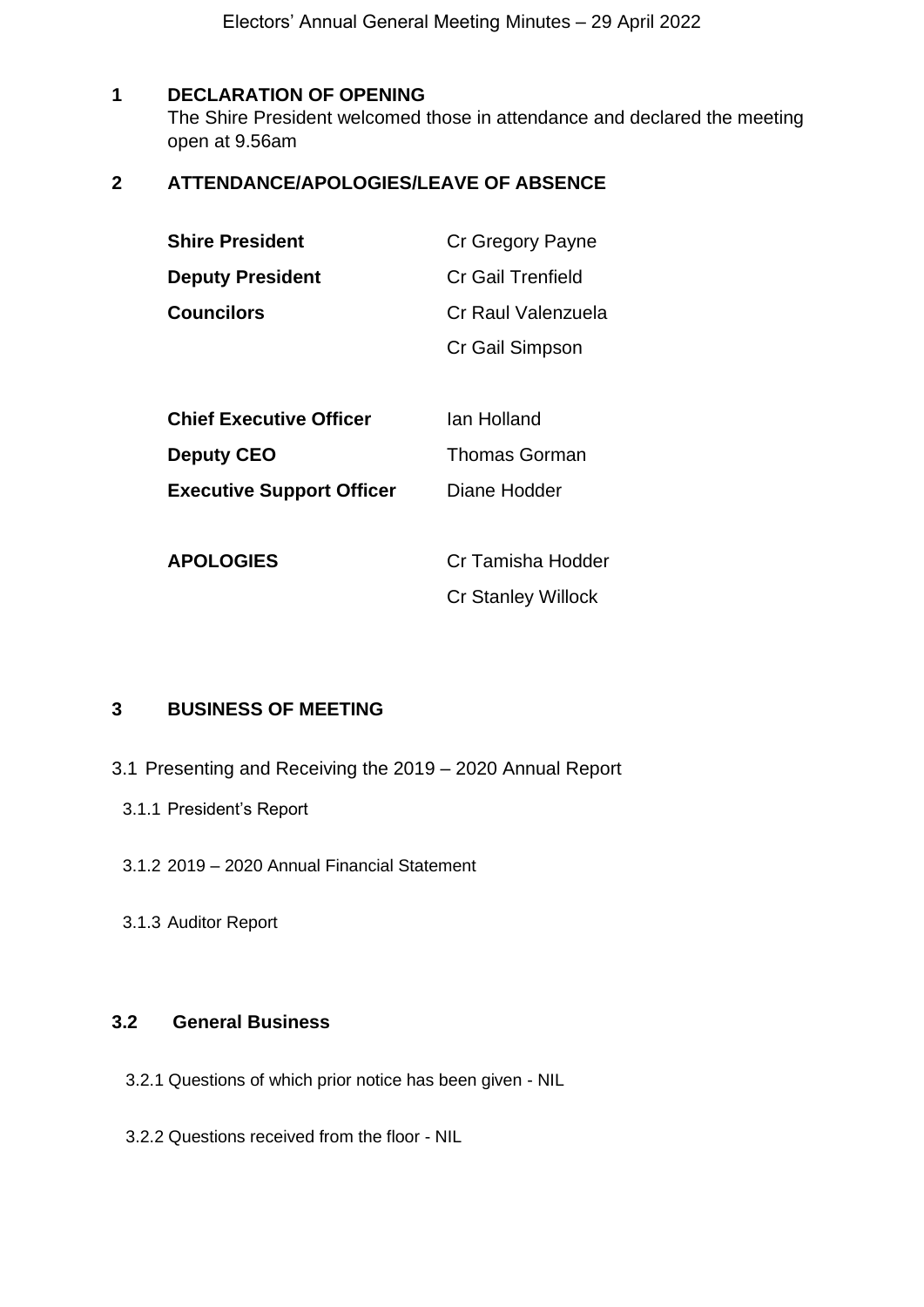#### <span id="page-3-0"></span>**4 CONFIRMATION OF MINUTES**

That the minutes of the Shire of Yalgoo Annual Electors Meeting held on Friday 28 February 2020 be confirmed as a true and accurate record.

COUNCIL RESOLUTION - 2022-04-01

Moved: Cr Gail Trenfield Seconded: Cr Raul Valenzuela

That Council:

Receive the minutes of the Shire of Yalgoo Annual Electors Meeting held on Friday 28 February 2020 be confirmed as a true and accurate record.

CARRIED:3/0

#### <span id="page-3-1"></span>**5 PRESIDENTS REPORT**

That the President's Report for the year ended 30 June 2020 be received.

| COUNCIL RESOLUTION - 2022-04-02                                 |                              |             |  |  |  |  |  |
|-----------------------------------------------------------------|------------------------------|-------------|--|--|--|--|--|
| Moved: Cr Gail Trenfield                                        | Seconded: Cr Raul Valenzuela |             |  |  |  |  |  |
| That Council:                                                   |                              |             |  |  |  |  |  |
| Receive the President's Report for the year ended 30 June 2020. |                              |             |  |  |  |  |  |
|                                                                 |                              | CARRIED:3/0 |  |  |  |  |  |

*ATTENDANCE: 9.55am Cr Gail Simpson joined the meeting.*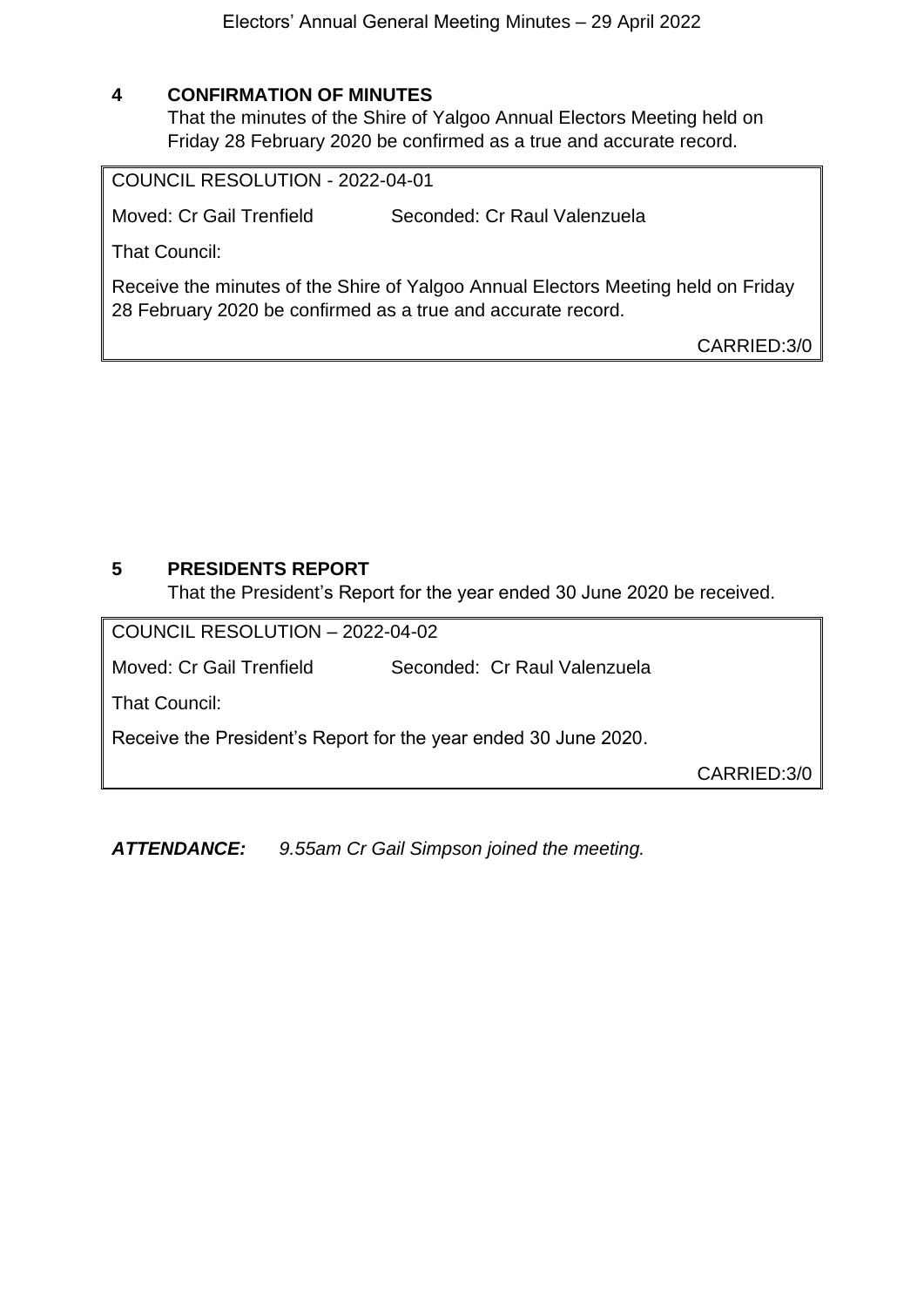#### <span id="page-4-0"></span>**6 CHIEF EXECUTIVE OFFICER'S REPORT**

The Chief Executive Officer, Ian Holland, provide an overview of the Chief Executive Officer's Report.

COUNCIL RESOLUTION – 2022-04-03 Moved: Cr Gail Trenfield Seconded: Cr Raul Valenzuela That Council: Receive the Chief Executive Officer's Report for the year ended 30 June 2020. CARRIED: 4/0

<span id="page-4-1"></span>**7 ANNUAL FINANCIAL REPORT 2019/2020 AND AUDITORS REPORT** The Chief Executive Office, Ian Holland, tabled the Annual Financial Report 2019/2020 and Auditors Report.

COUNCIL RESOLUTION – 2022-04-04

Moved: Cr Gail Trenfield Seconded: Cr Raul Valenzuela

That Council:

Receive the Annual Financial Report 2019/2020 and Auditors Report for the Year Ended 30 June 2020.

CARRIED: 4/0

#### <span id="page-4-2"></span>**8 MEETING CLOSURE**

There being no further business the Shire President declared the Ordinary meeting closed at 10.00 am.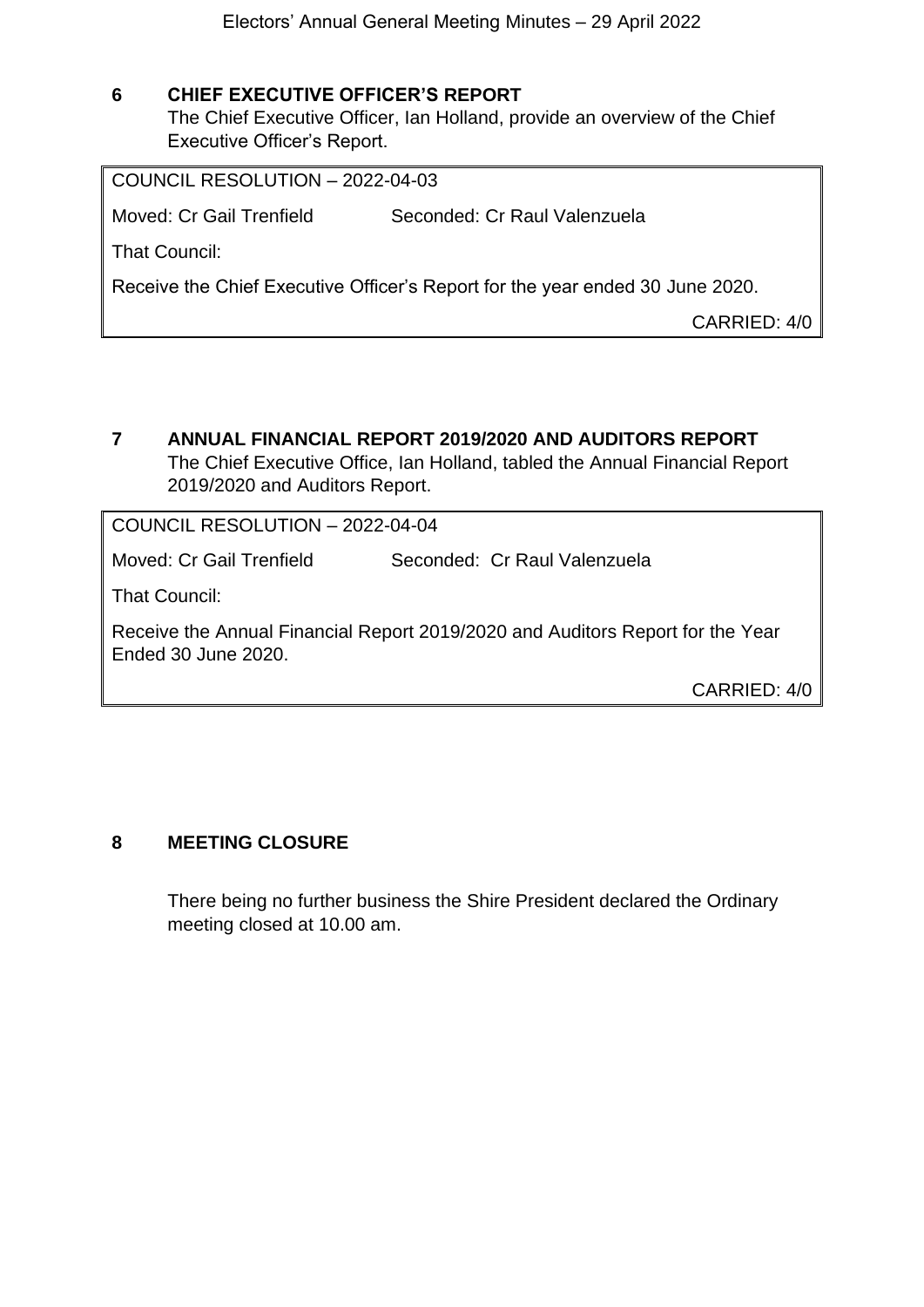#### **PUBLIC QUESTION TIME - FOR INFORMATION PURPOSES ONLY**

The Shire of Yalgoo welcomes community participation during public question time of Council Meetings. The following is a summary of s5.24 of the Local Government Act 1995, the Local Government (Administration) Regulations 1996 and Shire Policy, to provide a guide for public question time.

To enable a prompt and detailed response to questions, members of the public are requested to lodge questions in writing to the Chief Executive Officer at least two days prior to a Council meeting. This can be done:

- a. In person at the Shire of Yalgoo Office, 37 Gibbons St, Yalgoo
- b. By emailing the Executive Support Officer [pa@yalgoo.wa.gov.au](mailto:pa@yalgoo.wa.gov.au)
- c. By phoning the Executive Support Officer (08) 9962 8042

When registering a question members of the public will be required to provide the following for record keeping and response:

- a. Name, Address, Contact Number and Name of Organisation representing (if any)
- b. A written copy of the question to be asked at Public Question Time

It is recommended to arrive at the Council Meeting 15 minutes to commencement if you have not registered a question in advance.

The presiding Member will open Public Question Time where appropriate and, if necessary, provide a brief summary of the rules, regulations and procedures of Public Question Time.

- 1. The person asking the question is to state their name prior to asking the question.
- 2. Questions are to be directed through the chair, with the Presiding Member having the discretion of accepting or rejecting a question and the right to nominate a Councillor or Officer to answer.
- 3. In order to provide an opportunity for the greatest portion of the gallery to take advantage of question time, questions are to be as succinct as possible. Any preamble to questions should therefore be minimal and no debating of the issue between the Gallery, Councillors or Officers is permissible.
- 4. Where the Presiding Member rules that a member of the public is making a statement during public question time, then no answer is required to be given or recorded in response.
- 5. Questions which are considered inappropriate; offensive or otherwise not in good faith; duplicates or variations of earlier questions; relating to the personal affairs or actions of Council members or employees; will be refused by the Presiding Member as 'out of order' and will not be recorded in the minutes.
- 6. Questions from members of the public that do not comply with the Rules of Question Time or do not abide by a ruling from the Presiding Member, or where the member of the public behaves in a manner in which they are disrespectful of the Presiding Member or Council, or refuse to abide by any reasonable